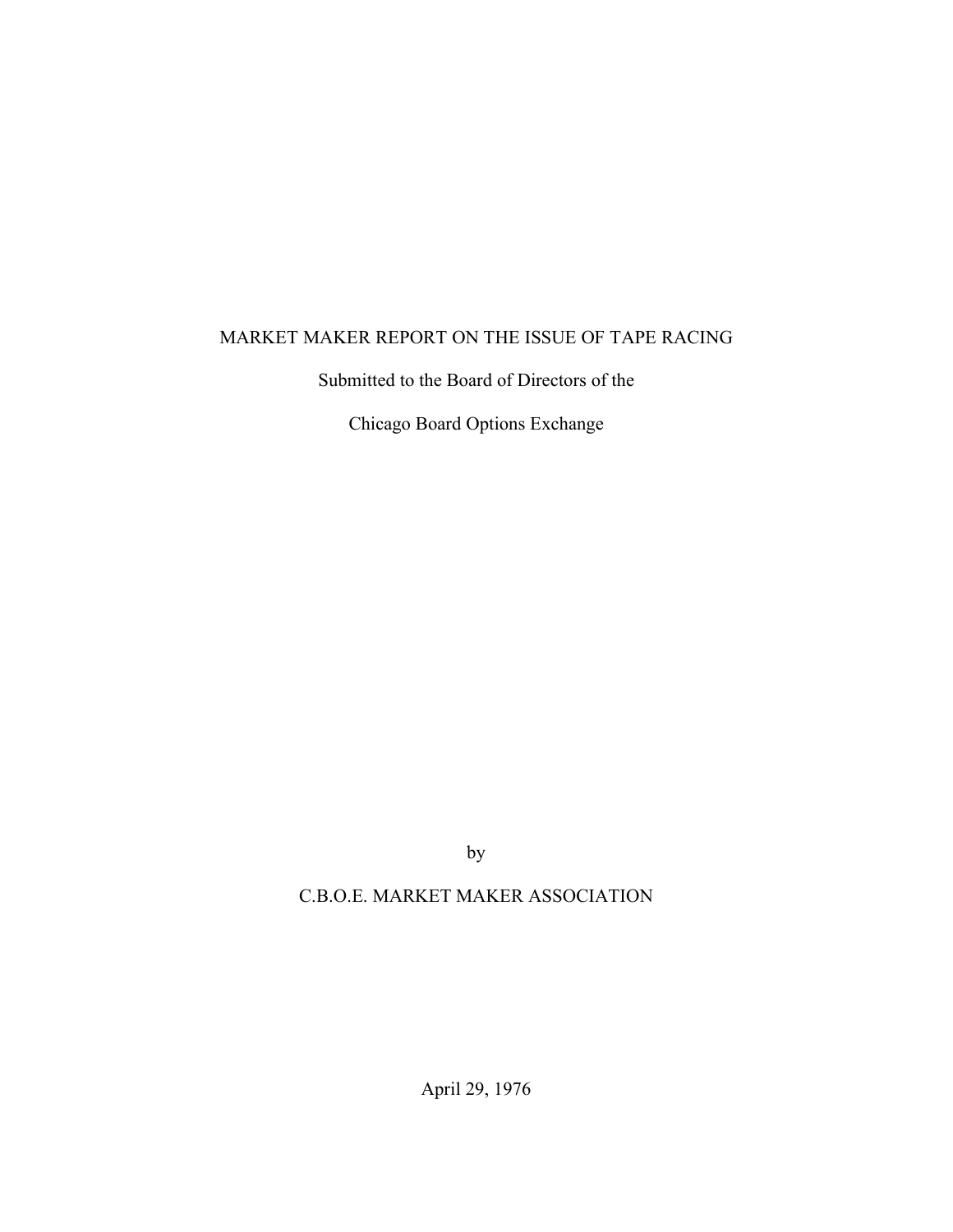The C.B.O.E. Market Maker Association wishes to present its views to the Board of Directors of the Chicago Board Options Exchange on a matter which we feel is vital to the preservation and enhancement of just and equitable principles of trade on our Exchange. We feel this matter, commonly known as the "racing the tape" issue, is a practice that is not in the public interest, or fosters the type of business our Exchange wishes to be associated with now or in the future.

#### C.B.O.E. History and Structure

The C.B.O.E., since its inception, has given the highest priority to the public needs for a competitive marketplace. We are a membership of open access and have separated all the functions of the traditional "specialist" system in order to assure an environment of fairness to the public order. In separating our functions into three categories: the floor broker, the board broker, and the market maker, we have isolated each member from the alternative sources of income available to the "specialists" on other exchanges. Each function is isolated to prevent conflicts of interest and must perform efficiently in our competitive environment. We do not give priority to "size" in our marketplace. All customer orders compete equally with each other without regard to the size of a customer's financial stature. (Size does not take precedence.) All public orders can take priority over professional traders through the board brokers book. All orders and executions are visable and effected by loud public outcry.

Our members have given the public orders advantages unprecedented in the securities industry, and, unequaled on any securities exchange in the world!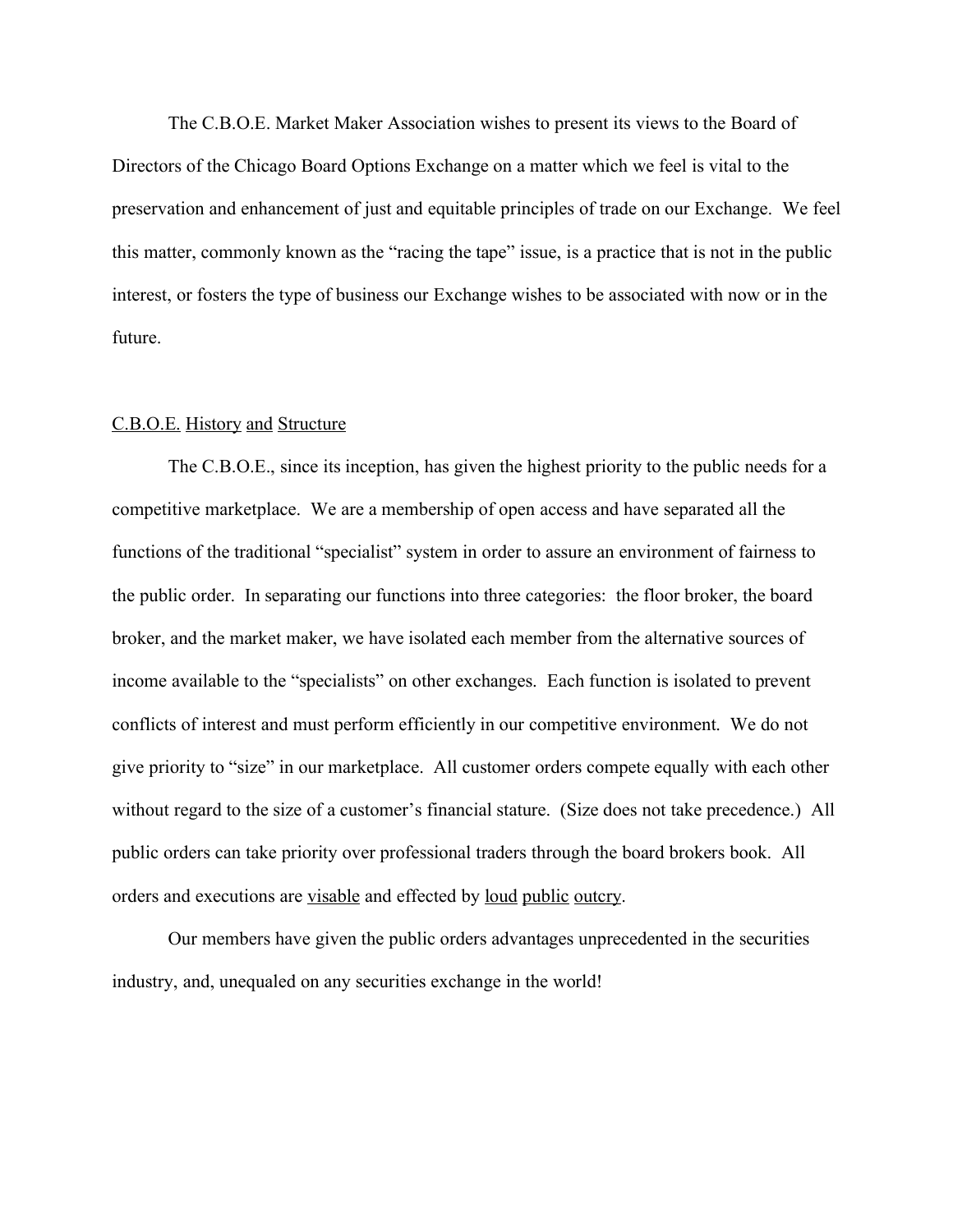In the past year our members have further enhanced competition by:

- 1. Cutting floor brokerage commissions to retail member firms.
- 2. Reducing the minimum differential on options under \$3.00<sup>\*</sup> to 1/16th which, through competitive forces, allows opportunity for better net executions of lower priced options.
- 3. Giving the customer total priority on the book by elimination of the split pricing policy.

Being an Exchange of three years, we have regulated our actions, and continue to do so, ever mindful of the rights as well as obligations of all our members.

We applaud the Exchange for investigating an area of trading which, in our opinion, is not in the public interest, and which we believe is in violation of the spirit of Rule 10b-5.

The members of the C.B.O.E. Market Maker Association have formulated answers to some questions that we deem relevant to rule and policy formation in this area. The questions we have attempted to answer are:

- 1. Is there a problem?
- 2. Will the high speed ticker alleviate the problem without further regulation?
- 3. What is the role of our marketplace and its participants?
- 4. If everyone has the right to do this type of business, why should it be regulated?

\*

previously \$2.00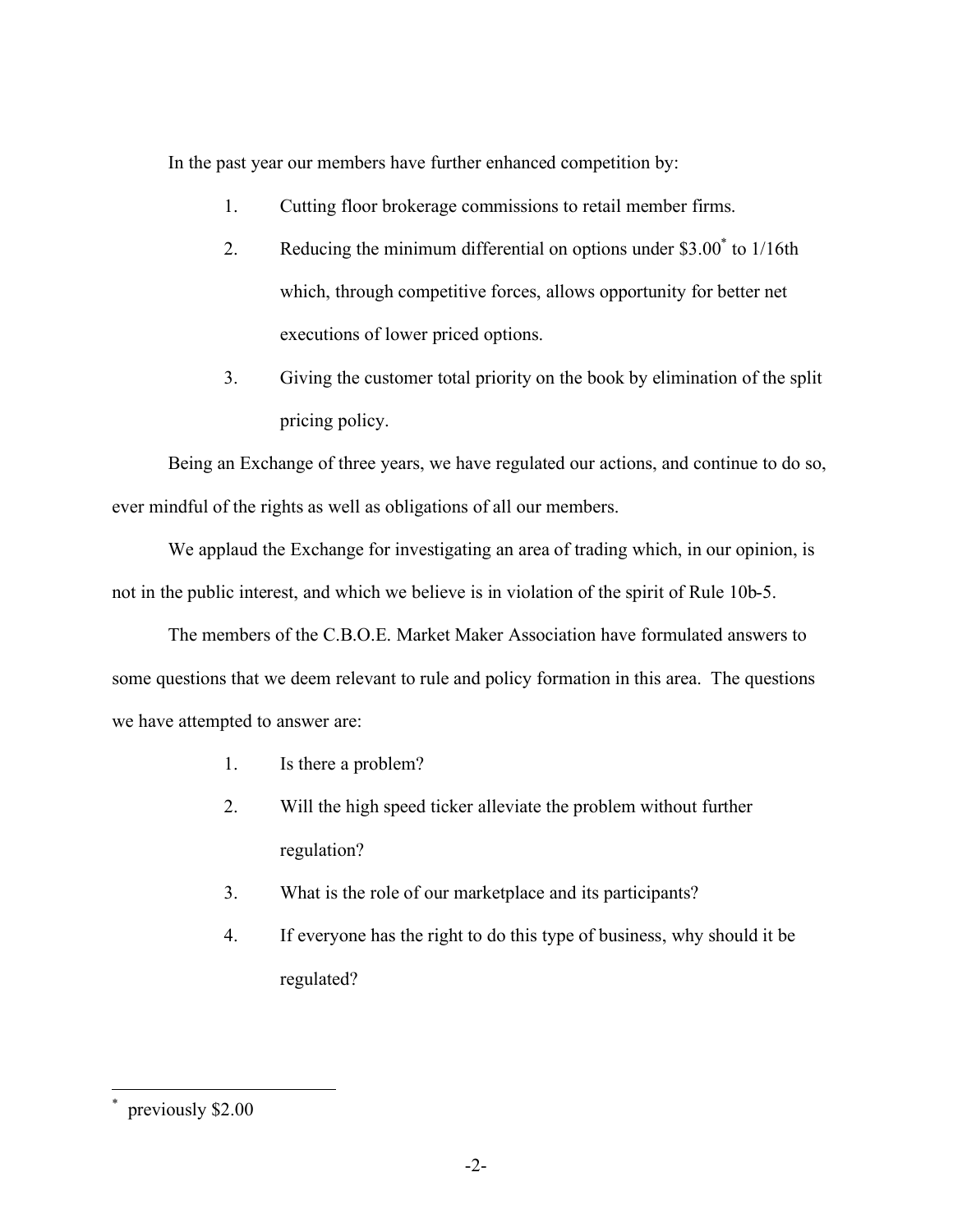### Is There a Problem?

There have been numerous complaints filed with the Trading Procedure Department. The problem was accentuated by a few firms who consistently took advantage of time disparities between the actual trades effected on the New York Stock Exchange and the transaction being disseminated via the price reporting system. This caused complaints from floor brokers whose orders were tied to the price of the underlying stock, and market makers who were trying to fill public orders and were concerned about constant "picking off" done by these traders. This resulted in smaller, less liquid markets for the public.

It was these two complaints that started our investigation of whether this practice was consistent with just and equitable principles of trade in a derivative market such as options, which by their nature are subordinate to the actions and value of the underlying stock.

After some investigation, it became apparent that not only was it improper now, but in the future with the abolition of Rule 394, which will cause markets to drift away from the current primary marketplace through competitive pressures and the composite tape, the chances for this type of trading increase 100-fold. The firm trader who wishes to take stock will have the same rights to do so, but will then have the opportunity to trade options ahead of the composite tape. Our markets in options are subordinate to, and based on, the market value of the underlying security. If this type of action were to happen in active markets, the willingness and ability of a market maker would be subject to the firm trader's advance knowledge of non-disseminated information. This lessening of willingness and ability to make markets would severely lessen liquidity at a time when the public needs it most.

-3-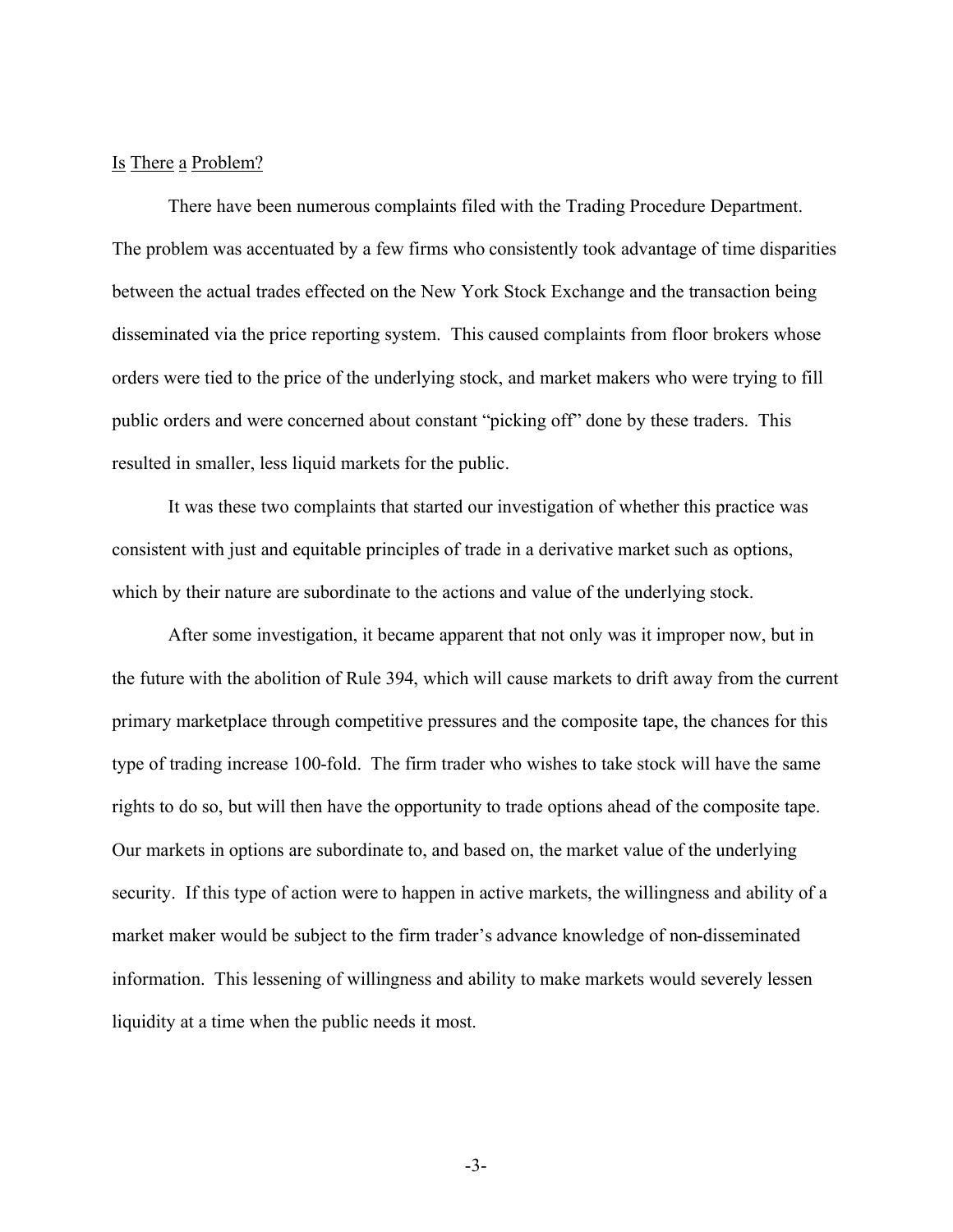### Will the High Speed Ticker Alleviate the Problem?

While the high speed ticker has certainly helped a great deal, the input to the terminal is still done by someone this Exchange has no control over, and someone who has no incentive to rush his input into a terminal. In the coming security markets the input will be done by more than one person from an increased number of input stations. The possible abuses of this trade information could present itself on our Exchange and have a direct effect on our performance as a marketplace. With a rule abolishing the tape racing practice there would be no economic incentive to "error" or delay price reporting; rather there would be just the opposite effect. The incentive would be to report trades fast so that hedging actions or arbitrage could be effected as soon as possible.

Even assuming that all input was up to date, we are still relying on a machine to eliminate an undesirable trading practice rather than our own sense of trading ethics.

A rule prohibiting the racing-the-tape would emphatically circumvent failings of a computer system and human delays of input.

#### What is the Role of the Marketplace and its Participants?

When we speak of market makers in the marketplace we must keep in mind that market makers are not by any means collective in their competition. There are 13.2 (average) market makers in each crowd. In a three stock group, such as KG-WY-MOB, there are 28 separate series they must represent. Many, if not most market makers, function in the area of arbitrage. As a matter of fact, the arbitrage function has been so effective through the expertise of our floor members in spreading techniques and stock-option strategies, that we believe that part of the problem of tape racing may stem from the inability of some off-floor traders to compete in a

-4-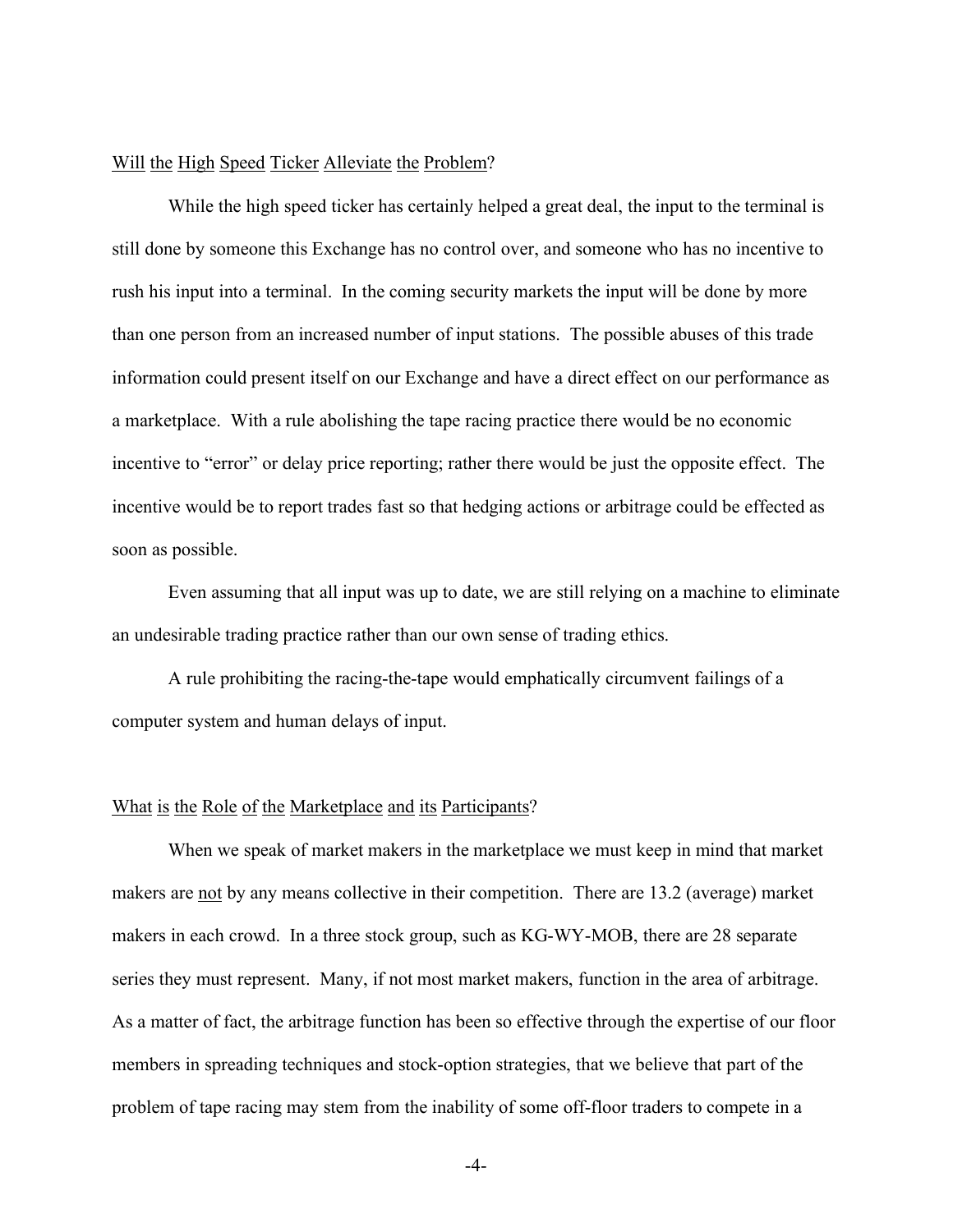competitive environment such as ours. The market-making system also brings up the question of the relative worth of off-floor arbitrage activities which may be important to the one-man "specialist" system but of less importance to a system which includes arbitrageurs efficiency in its floor function.

The role of our marketplace is derivative in its nature. The value of our options are based on a variety of factors, the most important of which is the price of the underlying stock. To reflect a true market in options, or for the public to put a value on an option, a visable and accurate value must be accorded to the underlying security. For example:

Customer "A" places an order to sell IBM April 220's at 2 points above parity (stock at 260).

Customer "B" places an order to sell IBM April 220's  $\omega$  42 and puts it on the book.

The tape is late and both the floor broker and the board broker think the stock is at 260. The off-floor trader knows the stock is at 263½ and comes in to the market and buys these options at 42½? IS THIS THE PROPER FUNCTION OF ARBITRAGE?

If the floor broker was aware of the price of the underlying stock his customer, Customer "A", would not have been executed and the interest of the customer would have been served. If the price had been visable, the competition would have assured Customer "B" a fair price. It is our opinion the price, as in this example, would have been at a higher level than 42½ for several reasons.

1. The cost of doing arbitrage or hedging transactions is lower for the floor trader, and this passes the savings on to the customer.

-5-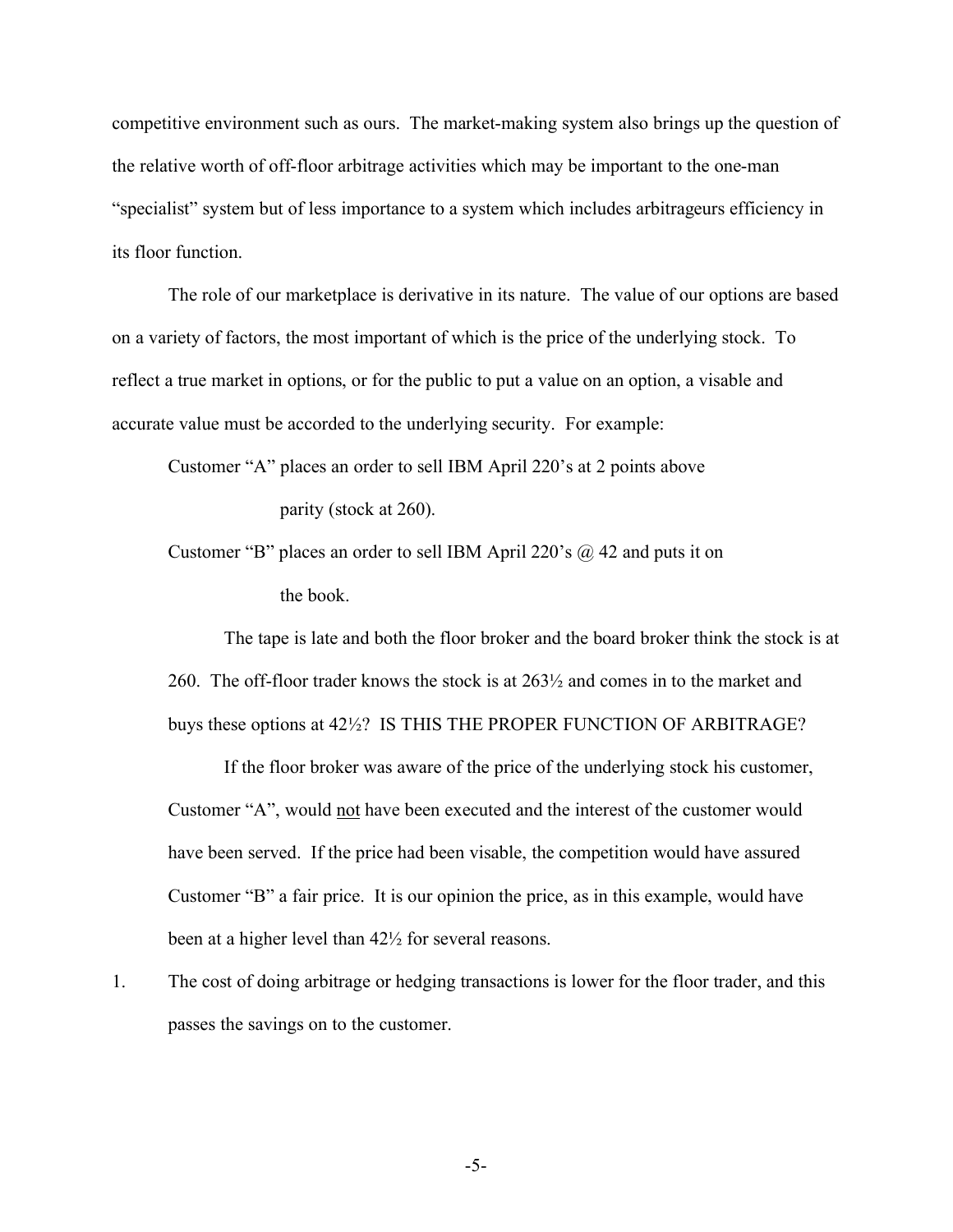- 2. Competition forces a market maker (or anyone else) to pay true value or the trader competing with him may get the trade. If I say "42½ bid" to try and do the arbitrage for 1 point the man next to me may say "43 bid" and accomplish the arbitrage for less.
- 3. Alternative spread advantages present themselves that would not be available on an ordinary basis. For example, if the trader has established the relationship between the April 220's and the July 220's should be a 5 point differential and at this time the trade up to 263½ was visable, the trader could buy the April 220's at 43. This would allow him the alternative of arbitrage or selling the July 220's at 48<sup>1</sup>/<sub>2</sub>. His alternatives both center around a 3/8th potential profit, and allow liquidity and execution performance at a higher level than the tape racer would allow. If at the time of visable print the market maker did not respond, or the firm trader made the best bid first, or bid a greater amount than the market makers or the public, then the system has worked as we feel it should. The firm trader would have used his capital and expertise to fill the customer order at the best possible price, and Customer "A" has not been usurped by a system which shields the customer from true value and price. Customer "B" has received the competition for his order that we consistently assure him exists!
- 4. The lack of true competition for the customer order renders academic who can give the best execution, since one member is using information that has not been publicly disseminated in order to circumvent competition. The arbitrage activities and function in the marketplace is intended for true disparities in price not for disparities caused by a lack of visibility of the actual market.
- 5. The market makers deal on independent profit requirements, and when doing arbitrage still have to worry about other market makers and firm traders engaging in the same

-6-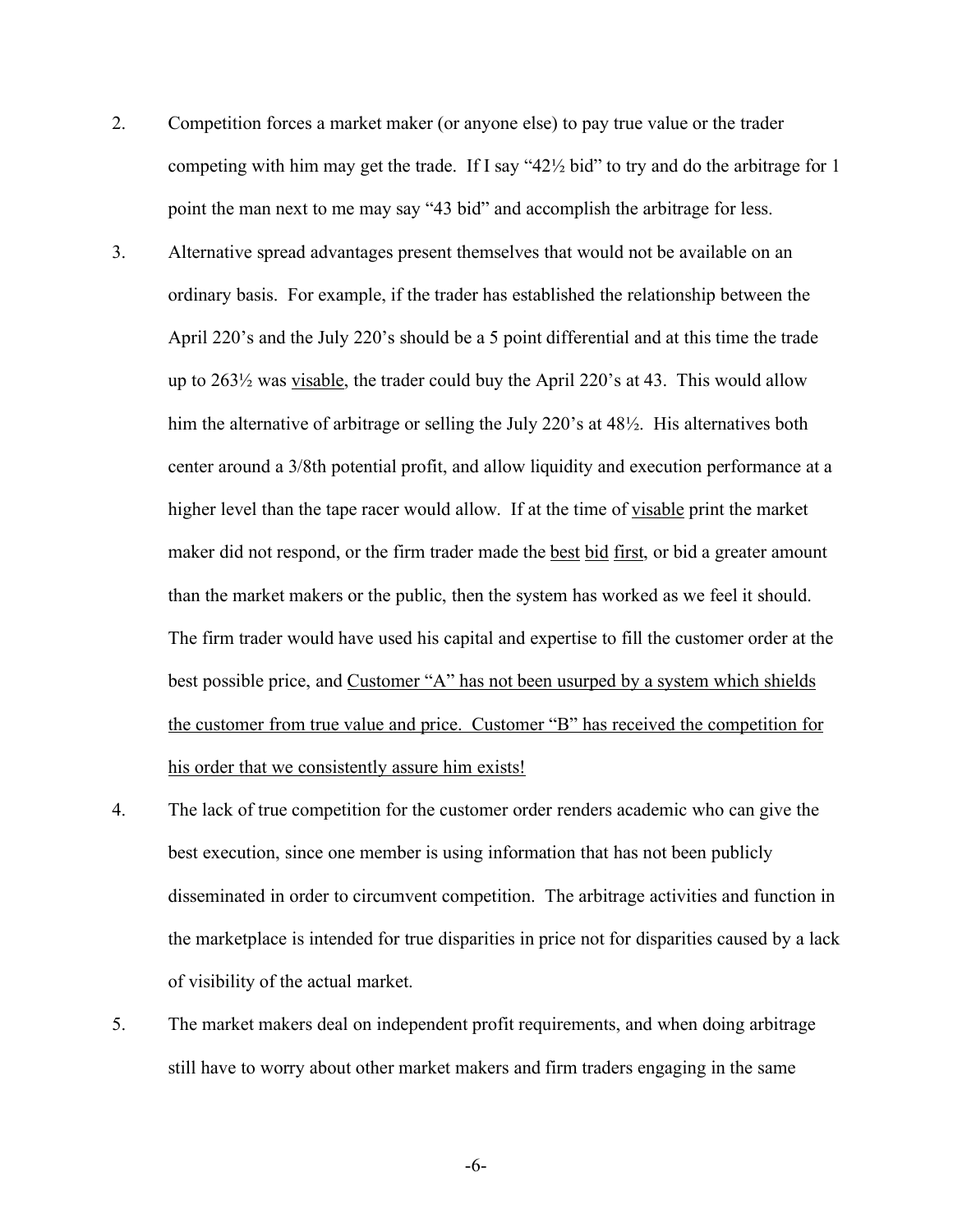activity. They are interested in the specific return that they initiated the transaction for. Even dealing in the underlying stock they must worry about other market makers and firm traders engaging in the same activity. In essence, when the differential between the option and the stock is out of line the market maker competition assures a minimal differential. But, the differential is only minimal when everyone competes with equal knowledge.

The one thing the market makers have never been concerned about is competition from genuine arbitrage firms. Arbitrage is a valued asset to liquidity on our floor. There are many large arbitrage firms that compete with floor operations effectively and vigorously. We welcome their competition.

However, it should be pointed out that market makers are required to contribute liquidity at all times and in all options. We are not afforded the opportunity of sitting out tough trading markets. We accept this responsibility and constant scrutiny as part of the price of our franchise. We will not, however, give up our rights to those who accept no direct responsibility for making markets to option investors and wish to circumvent direct and open competition by use of advance information to the detriment of our market making system and our option investors.

### If Everyone has the Right to do This Type of Business, Should it be

#### Regulated by the Exchange?

We realize that highly capitalized firms, and market makers, have the opportunity to set up an operation such as those that race-the-tape now. However, by accepting the above premise, we are eliminating the lesser capitalized, yet competitively effective, market makers from competing on an equal basis with the larger firms. This would be contradictory to the system we

-7-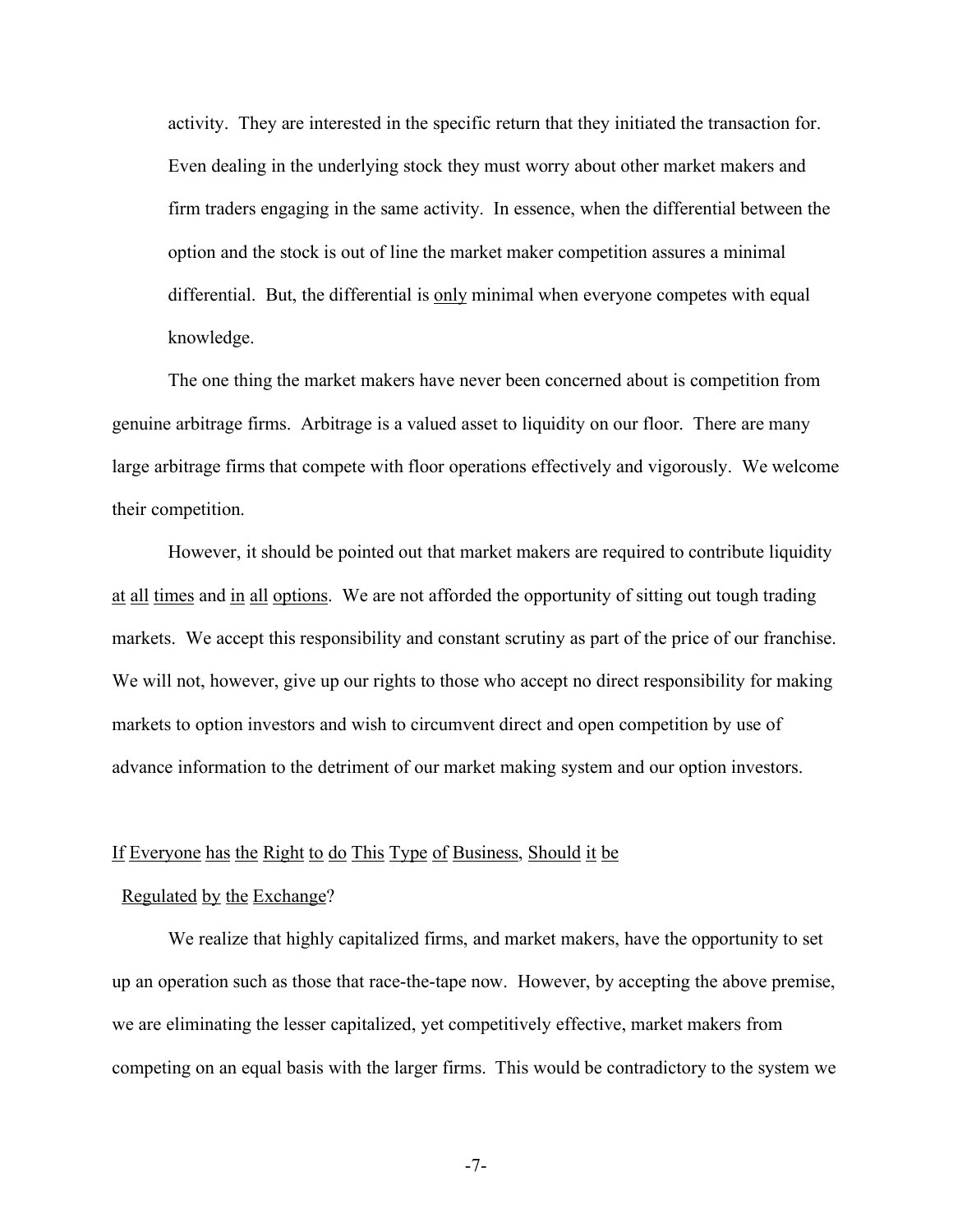have established. The intimidation caused by the smaller traders' wariness of his secondary position can only mean increased cost to the public customer by the fact that less people will be competing for his order. We will be putting the market in options back into a system of "might makes right" rather than the current system of equal competition for all orders on an equal basis. If tape racing were allowed, market makers who had the financial capability would set up a communication system thereby making the market makers without this capability less competitive. Then again, if a great number of market makers have the ability to create their own communication system how, since the logistics of booth space both on the C.B.O.E. and the N.Y.S.E. would be a critical determinant as to the effectiveness of such a communication system, would the Exchange handle the allocation of booth space?

### Summary and Conclusion

We do not believe that a self-policing organization, such as ours, should wait for federal dictate before eliminating an undesirable trading practice.

We believe the decision of the Board should be clear, decisive, and immediate.

When we strip ourselves of semantics, the question we must ask ourselves is:

Should one member, with prior knowledge of non-disseminated news be allowed to screen his actions under the defense of "bona fide arbitrage" in order to circumvent open, visable, and direct competition for the customer order?